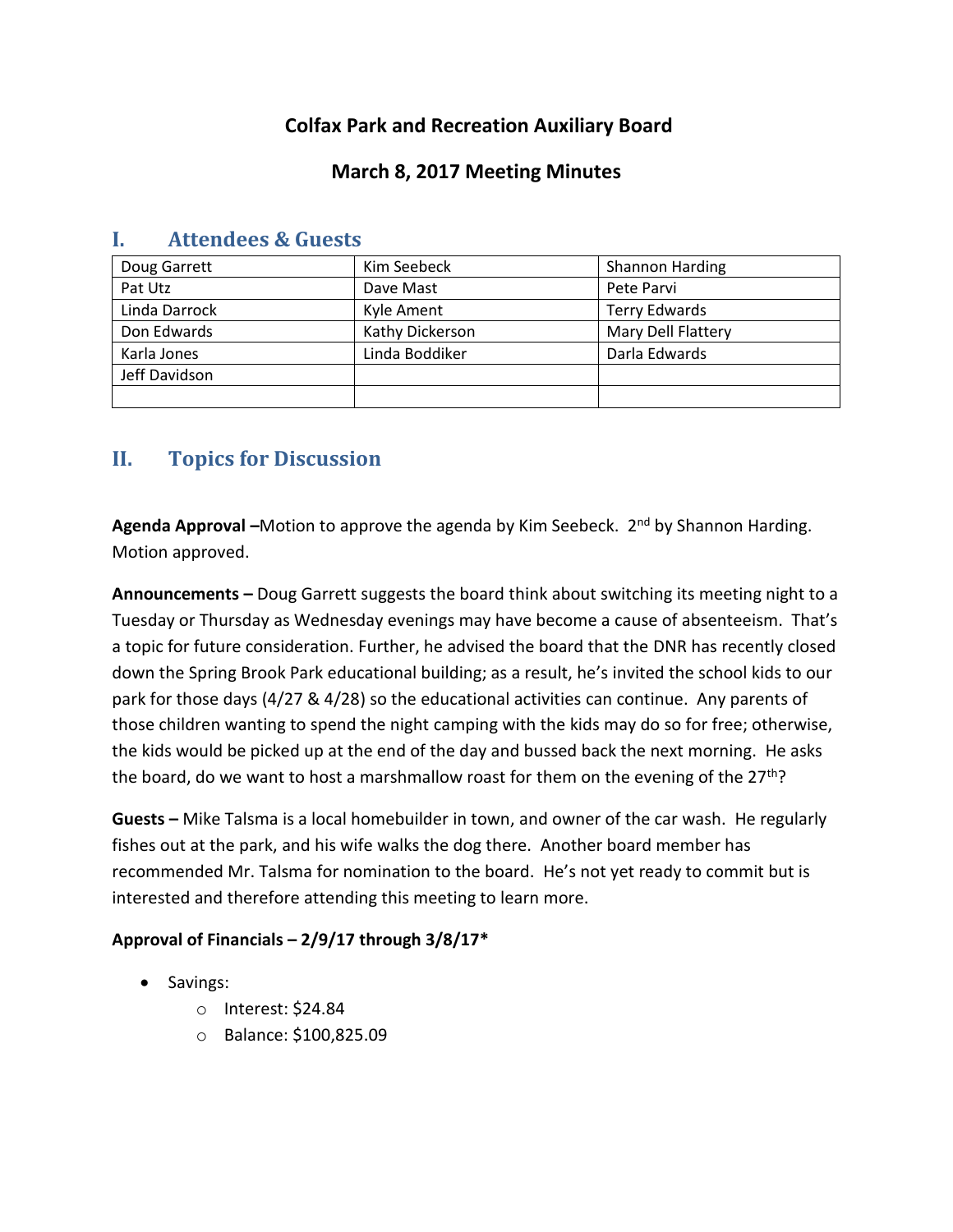- Checking:
	- o Incomes:
		- **Archery Range Donations: \$1,000.00**
		- **Archery Range Sales: \$1,297.00**
		- Rental Income/Ag Lease: \$8,875.00
		- Trees Please Grant: \$1,000.00
		- $\blacksquare$  Interest: \$1.32
	- o Expenses:
		- Bills & Utilities (also cell phone & sanitation): \$322.93
		- Bank Fees: \$21.01
		- Park Improvements Tuck Point (partial): \$9,990.00
		- Office Supplies: \$139.90
		- **Archery Expenses: \$123.60**
		- Event Expenses Photo Contest: \$136.65
		- Master design/Confluence: \$6,222.59
	- o Balance: \$19,048.30
- Cash Accounts:
	- o Petty Cash Archery: \$150.00

Brief discussion regarding property taxes. \*Approval of the aforementioned financials will occur at next month's meeting.

**Approval of Minutes from Prior Meeting –** Shannon advised the board that Karen Russell suggested one correction ("Shields" to "Scheels"); that modification has been made. Motion to approve modified February 8<sup>th</sup> minutes by Linda Darrock; 2<sup>nd</sup> by Don Edwards. Motion approved.

#### **Committee Reports**

● **Promotions Committee –** Pat advised the promotions committee has been busy the past month. It is moving forward with framed print sales and is working with Jeff Sontag in that regard. Linda D. has recently purchased additional frames and Mr. Sontag will be donating his time to prepare the matting. The photography contest began on March 1<sup>st</sup> and the first contest theme is "black & white." The social media posts are being "well shared" by folks and there have been a few submissions thus far. Prizes will include area business donations (McDonalds/Subway) and QSP hats & t-shirts. Mary Dell Flattery is helping with the photography contest, and will be judging along with Dave Mast and Amanda Utz. Shannon also provided assistance with the terms and conditions language and copyright issues related to the contest. The committee is moving forward with the Kids Fishing Derby. Doug will follow up with the vets to see if they're still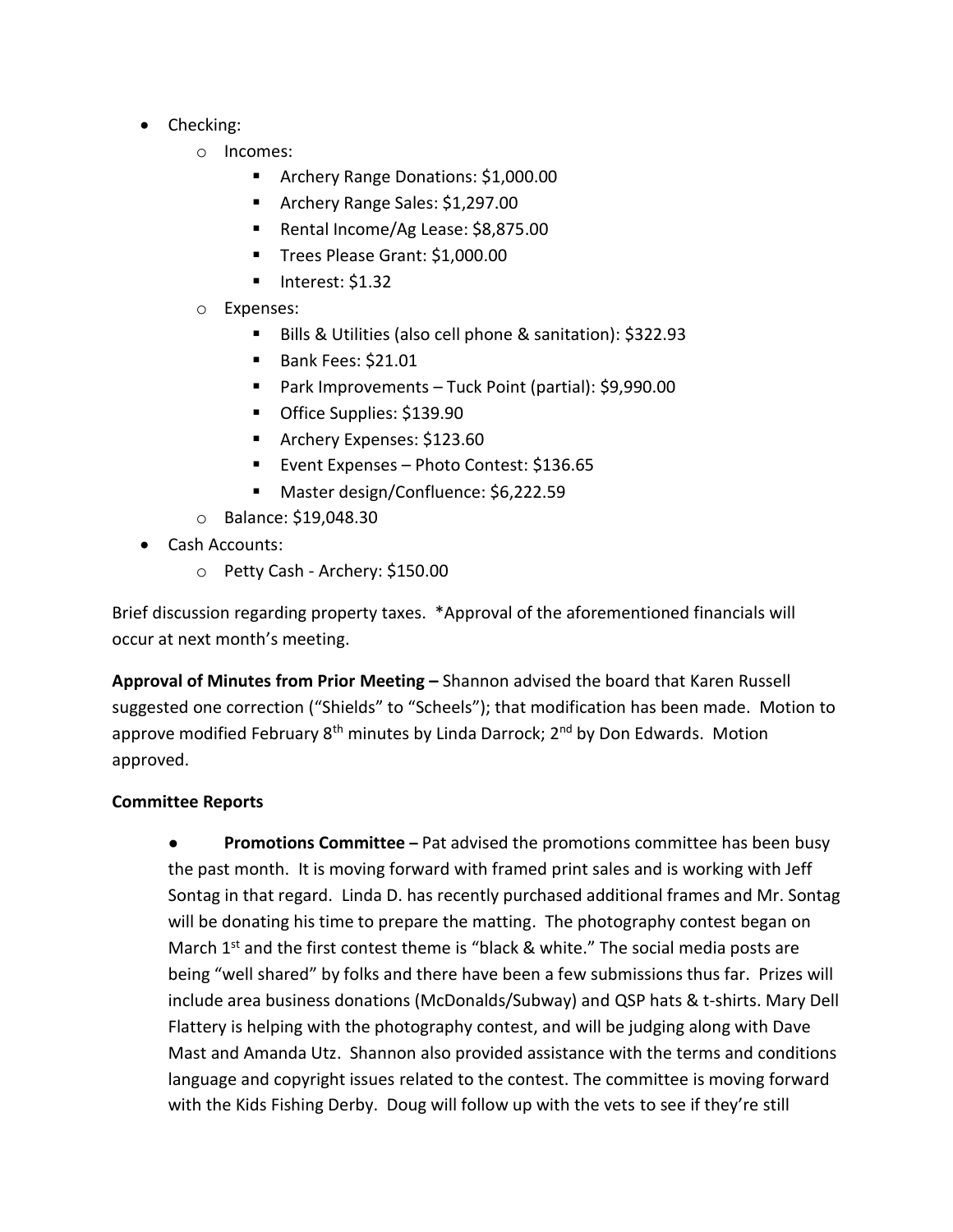interested in an event on that same date. Pat advised the committee is also continuing to plan for a June 10th concert. We're going to work with Riggs Printing in Newton again for tickets and posters. One hiccup is contact by BMI to Main Street officials recently concerning licensing fees for music played at events. Shannon explained Performance Rights Organizations (PROs) and the particulars of licensing agreements with the three main PROs: BMI, ASCAP, SESAC in order to avoid violating federal law and incurring fines and penalties. It was her recommendation that the concert not go forward unless all proper and required licensing agreements are in place; otherwise, QSP risks one or all of the PROs filing a lawsuit against it seeking penalties provided for by federal copyright law, as well as attorney fees. Shannon has offered to contact BMI about the issue to learn whether the City of Colfax could obtain a local municipality rate agreement that would cover our concert(s) and other community events involving music. At this point, we don't yet know if ASCAP and SESAC offer municipal rates. The board and/or the City may be required to pay or share in payment of at least \$1,000 in annual licensing fees from the three main PROs. Don moved that we proceed with obtaining the licensing agreements needed; Kim seconded. Motion approved. Lastly, Pat indicated the committee will be updating the park's tri-fold brochures to include information regarding archery and the use of electric trolling motors. A discussion then ensued regarding whether or not the board had previously voted on the issue of electric trolling motors. Shannon consulted prior meeting minutes and advised there was discussion in December 2016, however, no vote was taken at that time. Thus, the use of electric trolling motors has not yet been approved by the board. In light of the foregoing, Pat withdrew his motion to spend monies for the purchase of updated trifold brochures. Once Operations/Planning takes up the electric trolling motor issue and related concerns, the brochure update will be addressed once again.

**Design Steering Committee** – Kim advised she's only heard from a couple of board members about the Confluence-prepared booklet she asked the board to look at and provide feedback on. She encourages the entire board to do so and get the feedback to her ASAP. Next, Kim advised that last week she met with a commercial developer that she's familiar with from her work at Wells Fargo: Todd Millang. His basic feedback was that our master plan will be a bit of a challenge for obtaining developer interest. He advised the real estate restaurant market is very tough right now, and hotel margins are slim. He felt including a residential component into the plan may garner interest. Mr. Millang did not think that the cable park was that great of an idea because being east of Des Moines is less of a draw than west. He also believes the park development acreage needs to be pad ready – previous cost estimates for doing so are about \$1.8M. In light of Mr. Millang's comments, Kim believes we're going to have to keep working on the park's amenities and taking whatever small steps we can,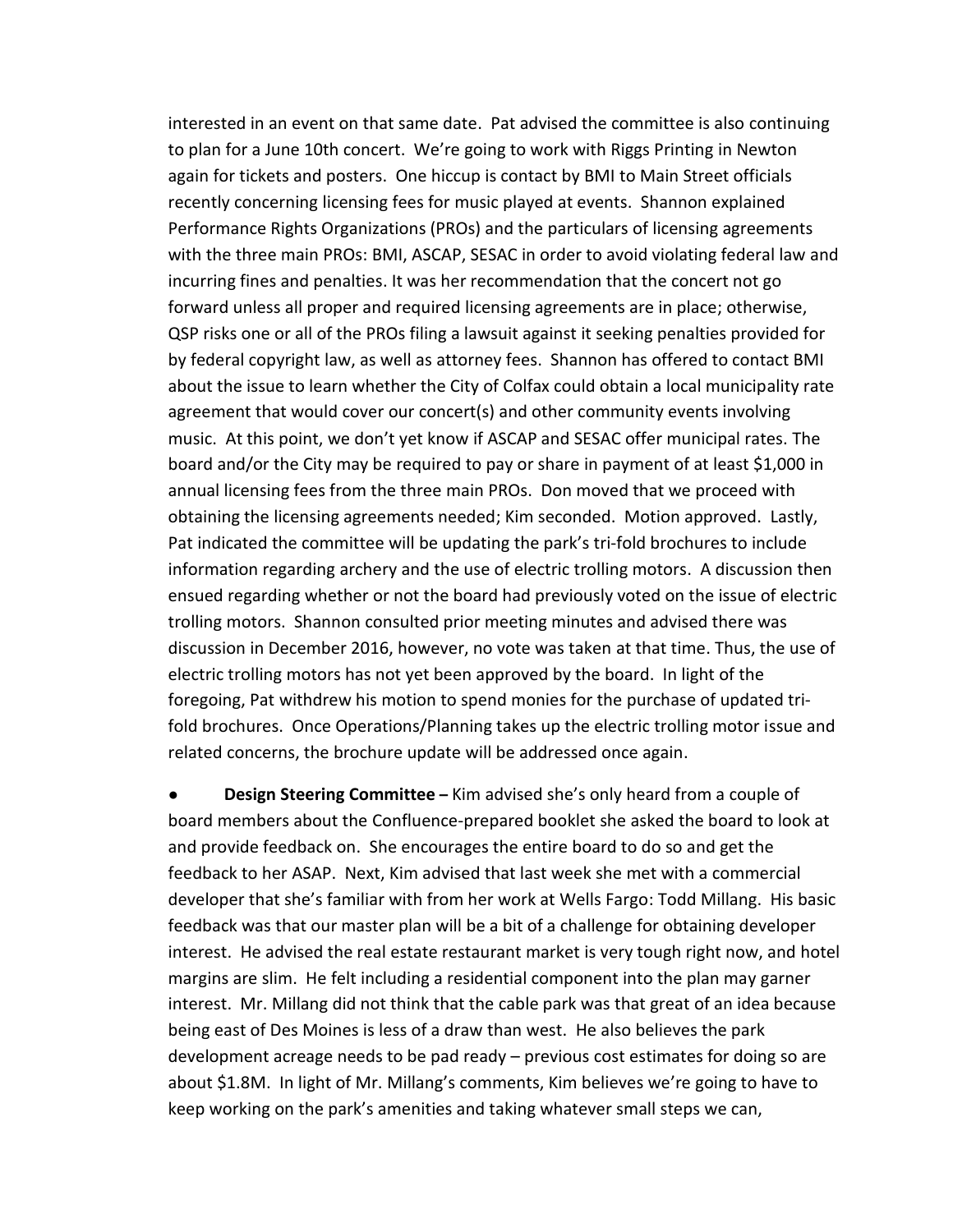eventually gaining a developer's interest. Kim specifically noted that both Mr. Millang and the developer that Jeff Davidson met with previously thought townhouses or condominiums would be a good idea for QSP's development. It was indicated that any residential component would remain in the area currently designated for retail. It was noted that RDG's recent housing study concerning Jasper County actually supports the need for townhouse or condominium type housing in this area. A discussion then ensued regarding how to advise the public regarding these results and any potential change to the master plan. Additional discussion concerned what further work might be provided by Confluence. In sum, Kim agreed to contact Confluence about a potential Request for Proposal and the fee associated with its preparation. Linda D. offered to email the RDG report to the board for its review.

**● Operations/Planning Committee –** Don advised the board that Greg Rhames (who is staffing the archery range tonight) has made a donation box to put up at the park. Don indicated that Zack Tomas, the activities director for the school district, has two 3k races coming up this year – he'd like to have one out at QSP. Therefore, Don will be meeting with Coach Tomas and Assistant Krause this spring. Telephone poles update: we haven't received any yet, but there's another group coming through now and we hope to get some of those poles. Next, Don advised that Denny Lester and he will be setting a few more osprey nests on poles this spring. Further, Don indicated Randy Roster is nearing completion of the tuck point and painting project on the block building. As a part of his work, Mr. Roster noted the lintels around the windows in the block building have all rusted and need replacement – he offered to replace all window lintels for \$3,200. Additionally, Don talked to Paul Koenig with Window World tonight about replacement windows. We already have 9 replacement windows previously donated by Window World to the park. If we were to purchase another 9 replacement windows, in order to replace all 18 windows in the block building, the cost will be either \$2,500 (close match to existing) or \$3,500 (exact match to existing), for materials (not labor) only. Accordingly, Don moves to proceed with approval of payment of \$3,200 to Randy Roster (lintels) & \$2,500 to Paul Koenig (windows); Kim seconded. Motion approved. Finally, Don advised that Greg will be supervising the cleaning and painting of the inside of the block building this spring and will need help and volunteers. April 26 is the high school's Make a Difference Day – we're hoping the weather cooperates so we have some student volunteers for projects on that date. Regarding information about benches to be placed on the dike trail and other trails for park users, Don brought along some catalogues with pricing and depictions. Typically a park bench costs about \$500- 600 per unit. A trail bench available from Bob and Bo Perry at Mingo Products would cost \$300. A couple weeks ago Kent, Pete and Don picked up some wooden pallets donated to the park to be used as fish habitats. Needed further projects include getting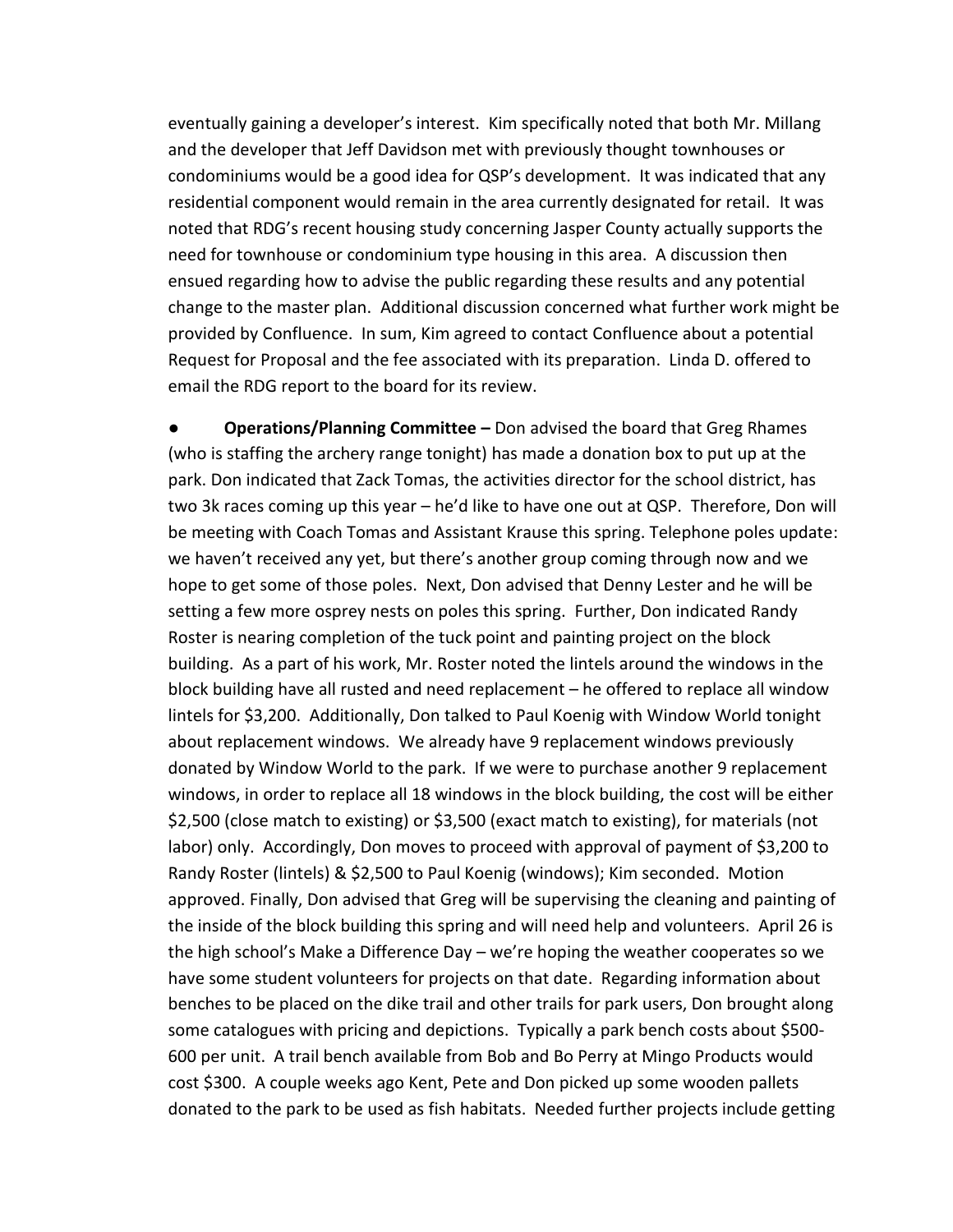mulch out onto the trails and doing some clean up. Discussion ensued regarding damage to the dike trail by ATVs or 4-wheelers and damage to the lock near the foundation building. It was noted that recently Kyle Ament ran into a couple on ATVs on the trail; when advised by Kyle ATVs or vehicles were allowed on the trail, the couple feigned ignorance. We've now got cameras up and Terry will be routinely checking the cards to see if we can identify any trespassers. Further discussion ensued re security, possible gates, camera monitoring, etc. Next, regarding the gravel rock offered by Manatts a year ago (that we were unable to obtain for lack of proper equipment) – Greg will contact them again to see if the gravel is still available after checking with Bob Rhone about equipment; Chaz Allen has also offered to assist in the effort to get the gravel from Manatts to QSP. The discussion then turned to the west end of the park: the possible dog park, nearby diagonal gravel parking lot and potential for a nearby shelter. Doug suggests opening the road behind Kum n' Go to one-way traffic, with an exit near the Foundation building. He'll work with Foundation and related entities about an exit through that lot. He noted that shelters are already forecast in the area according to the master plan, so the road and parking make sense there. Moving on to RV camping, Don advised that recently a meeting occurred with members of the committee and George Dickerson of Dickerson Mechanical. George provided a proposal for running both water and sewer out to and into the park, ending near the block building. Don and Doug reviewed the proposal with the board. It included separate estimates for materials (at cost) and labor (a substantial portion of which George intends to donate). Discussion ensued. Because the board cannot pay for these costs now out-of-pocket, and because possible grants will take time, George and Greg will be working together to go out and get donations from local business owners, residents, and others, in order to raise the necessary funds for that project. Next, Don indicated he and Shannon will also be working on a donation letter to be sent to past local graduates in another effort to elicit donations for the park. Additionally, regarding fundraising, the board needs to come up with some figures or donation values for various items in the park: trails, roads, et cetera, that could be named in exchange for a sizeable donation. Doug advised board members that should anyone know an individual who perhaps should be approached for QSP fundraising purposes, please let him know. Those persons should be approached properly and with tact, rather than informally.

## **Finance Committee/Capital Campaign Kickoff –** see Operations/Planning Committee report, *above*

**Work Projects for 2017** – see Operation/Planning Committee report, *above*.